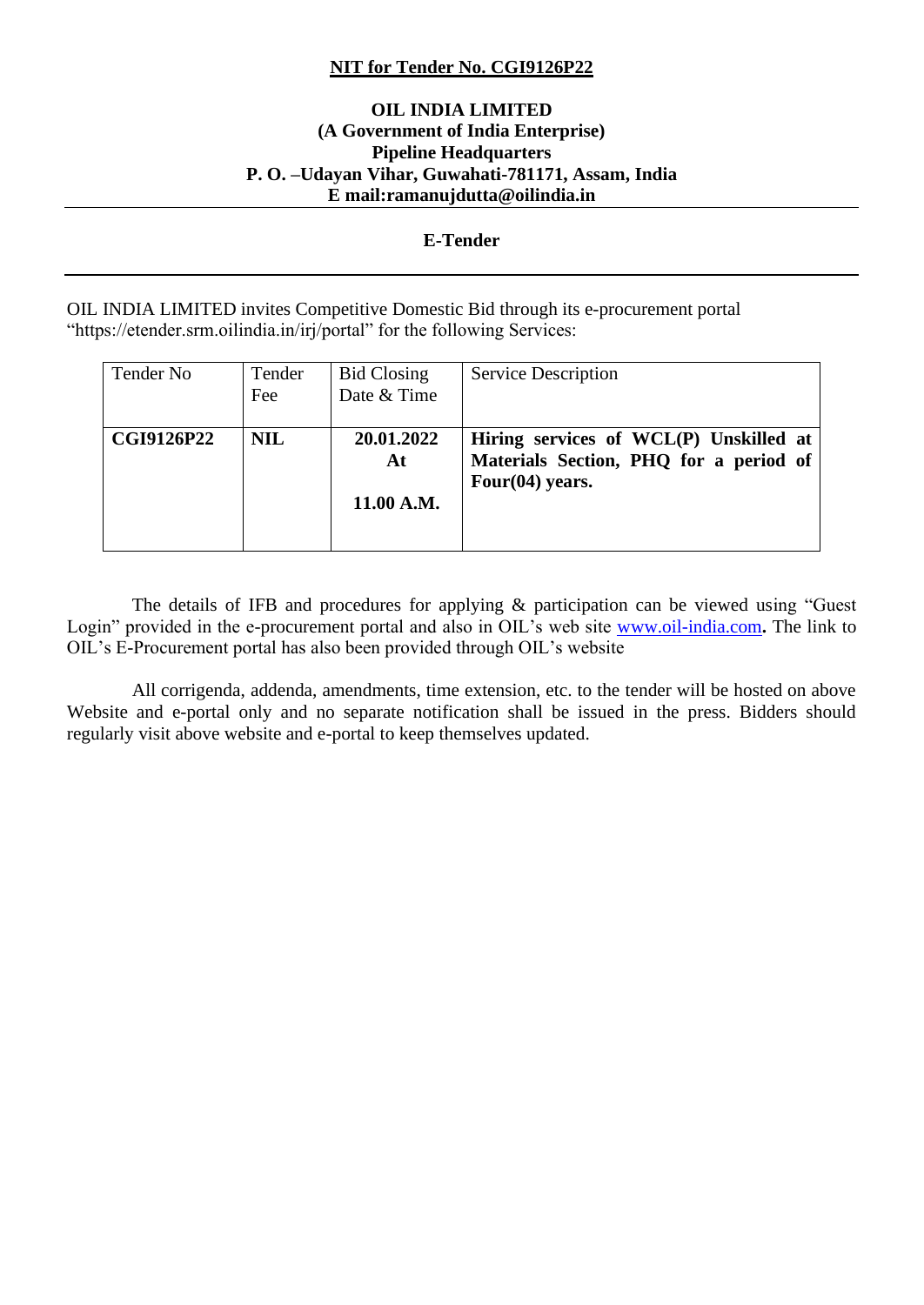# **BID REJECTION CRITERIA(BRC) / BID EVALUATION CRITERIA (BEC)**

# **BEC / BRC :**

# 1. BID REJECTION CRITERIA (BRC):

The bid shall conform to the specifications and terms and conditions given in the Bidding Documents. Bids will be rejected in case material and services offered do not conform to the required parameters stipulated in the technical specifications. Notwithstanding the general conformity of the bid to the stipulated specifications, the following requirements will have to be particularly met by the Bidders without which the same will be considered as non-responsive and rejected. All the documents related to BRC shall be submitted along with the Techno-Commercial Bid.

1.1. FINANCIAL REQUIREMENTS FOR BIDDERS:

#### 1.1.1. **Annual Financial Turnover of the bidder during any of preceding three financial/ accounting years from the original bid closing date should be at least Rs.11,60,900.00**

For consortium: At least one member of the consortium to meet the above criteria of 50% turnover. The other members of consortium should meet minimum 25% turnover requirement.

1.1.2. Net worth of bidder must be positive for preceding financial/ accounting year.

1.1.3. Considering the time required for preparation of Financial Statements, if the last date of preceding financial/ accounting year falls within the preceding six months reckoned from the original bid closing date and the Financial Statements of the preceding financial/ accounting year are not available with the bidder, then the financial turnover of the previous three financial / accounting years excluding the preceding financial/ accounting year will be considered. In such cases, the Net worth of the previous financial/ accounting year excluding the preceding financial/ accounting year will be considered. However, the bidder has to submit an affidavit/ undertaking certifying that the balance sheet/ Financial Statements for the financial year ....... (as the case may be) has actually not been audited so far.

1.1.4. Documentary evidence: For proof of Annual Turnover & Net worth any one of the following documents must be submitted along with the bid:

1.1.4.1. A certificate issued by a practicing Chartered/Cost Accountant (with Membership Number and Firm Registration Number), certifying the Annual turnover & Net worth as per format prescribed in

ANNEXURE. OR 1.1.4.2. Audited Balance Sheet along with Profit & Loss account.

1.1.5. In case the bidder is a Central Govt. Organization/PSU/State Govt. Organization/Semi-State Govt. Organization or any other Central/State Govt. Undertaking, where the auditor is appointed only after the approval of Comptroller and Auditor General of India and the Central Government, their certificates may be accepted even though FRN is not available. However, bidder needs to provide documentary evidence for the same.

## 1.2. TECHNICAL REQUIREMENTS FOR BIDDERS

1.2.1. Experience: Bidder must have relevant experience in carrying out similar nature of jobs with contract works in previous 7 (seven) years to be reckoned from the original bid closing date, complying with the following:

1.2.1.1. **One similar successfully completed work costing not less than Rs.19,34,700.00** 1.2.1.2. "**Similar nature of job" means the bidder shall have the experience of the bidder shall have the experience of "Providing services of supply of Labour in Central Govt. Organization/ PSU/**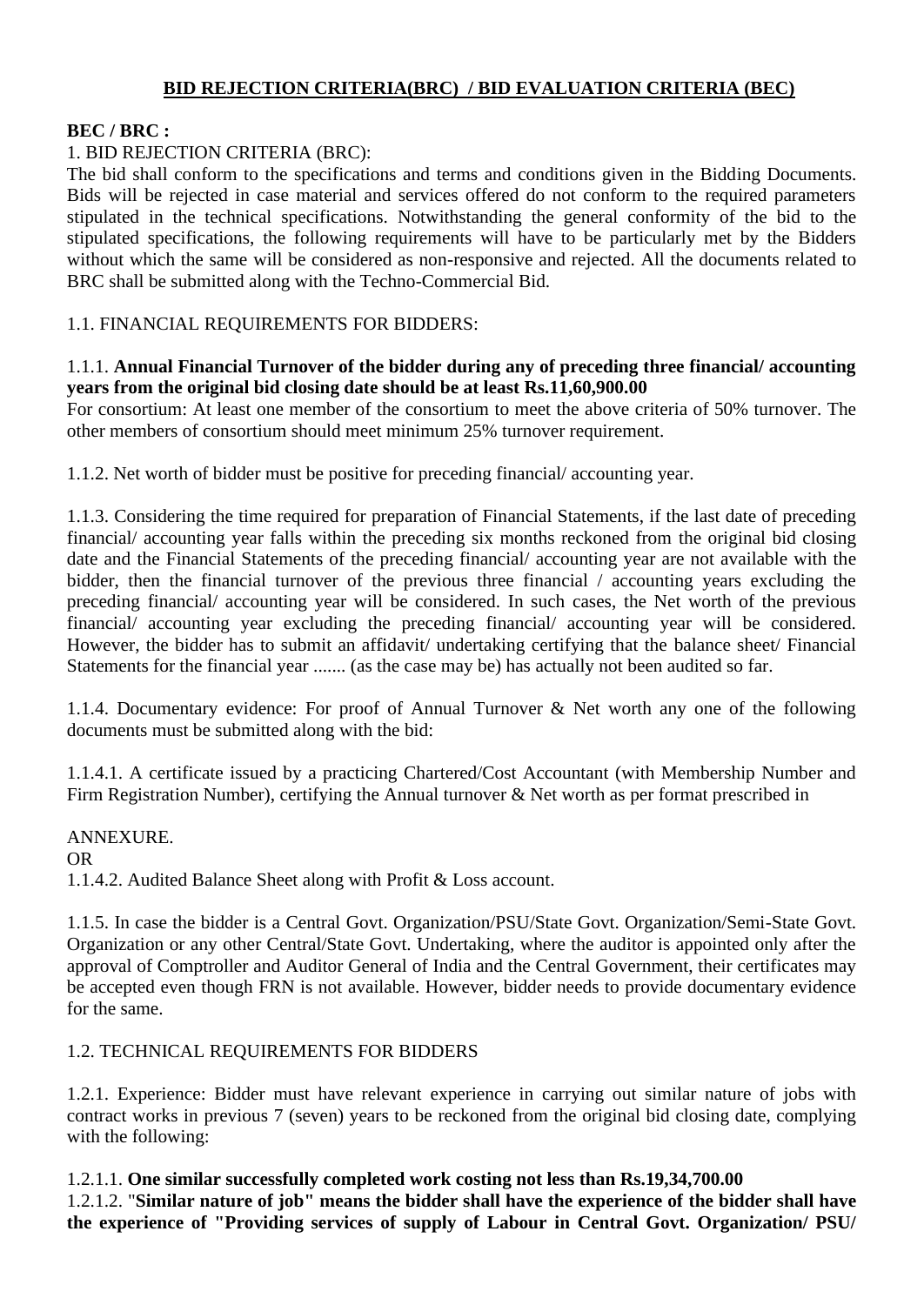## **State Govt. Organization/ Semi-State Govt. Organization or any other Central/ State Govt. Undertaking in India" during last 7 (seven) years ending bid closing date.**

1.2.1.3. A job executed by a bidder for its own organization / subsidiary cannot be considered as experience for the purpose of meeting BEC/ BRC.

1.2.1.4. For proof of requisite experience and relevant technical requirements, any one of the following documents/photocopies must be submitted along with the bid:

1.2.1.4.1**. In case of OIL contractors, copy of 'Certificate of Completion(COC)'/ 'Certificate of Payments (COP)'/ 'Service Entry Sheet' of jobs successfully completed, during last 7(seven) years ending bid closing date, showing gross value of job done. It may be clearly noted that simply mentioning of OIL CCO Number will not be accepted.**

1.2.1.4.2. Relevant certificate issued by any other Public Sector Undertaking/Govt. Department in last seven (07) years ending bid closing date showing:

a) Gross value of job done; and

b) Nature of job done; and

c) Time period covering the financial year(s) as per NIT; and

d) Clearly mentioning job completion date.

1.2.1.4.3. In case of tenders for Annual rate contracts / Maintenance and Service contracts, if the prospective bidder is executing rate / maintenance /service contract which is still running and the contract value/ quantity executed prior to due date of bid submission is equal to or more than the minimum prescribed value in the BEC such experience will also be taken in to consideration provided that the bidder has submitted satisfactory work / supply / service execution certificate issued by end user.

1.2.2. Other Technical criteria for bidder to qualify:

## 1.2.2.1. **The Bidder must have a business office establishment within 50 Km radius of Pump Station – 5,PHQ. Documentary evidence must be provided in the form of Municipality Valid trade license or other such documents which satisfies as a proof of having the office establishment.**

(a) Trade License issued by the local authority in the name of the Firm or

(b) Landline phone number in the name of the Firm or

(c) Electricity bill for last one year in the name of the Firm

1.3. All the supporting documents in compliance to BRC requirements above shall be scanned and uploaded along with the technical bid. Non-submission of the documents will result in rejection of bids.

# 1.4. **Relaxation for OIL's existing contractors:**

**In case of contractors who are providing similar services of listed/unlisted contract labours to OIL (Pipeline Department at PHQ or Pump Stations) for at least six months in the last three years as on Bid Closing date (BCD) will be exempted from submission of documents under clauses of Financial and Experience criteria of BRC conditions. However, they will have to provide the following documentary evidence:**

**i) Copy of OIL's Work Order or**

**ii) Copy of OIL's Contract copy.**

**Simply mentioning of OIL Contract Number or Work Order Number without the copy will not be acceptable.**

1.5. Any bid not complying BRC requirements shall be summarily rejected.

1.6. Bidders must have PF Account in their name issued by Regional Provident Fund Commissioner and ESI registration. Documentary evidence of the same is to be submitted.

1.7. Deviation to the following provision of the tender document liable for rejection of Bid: i. Firm price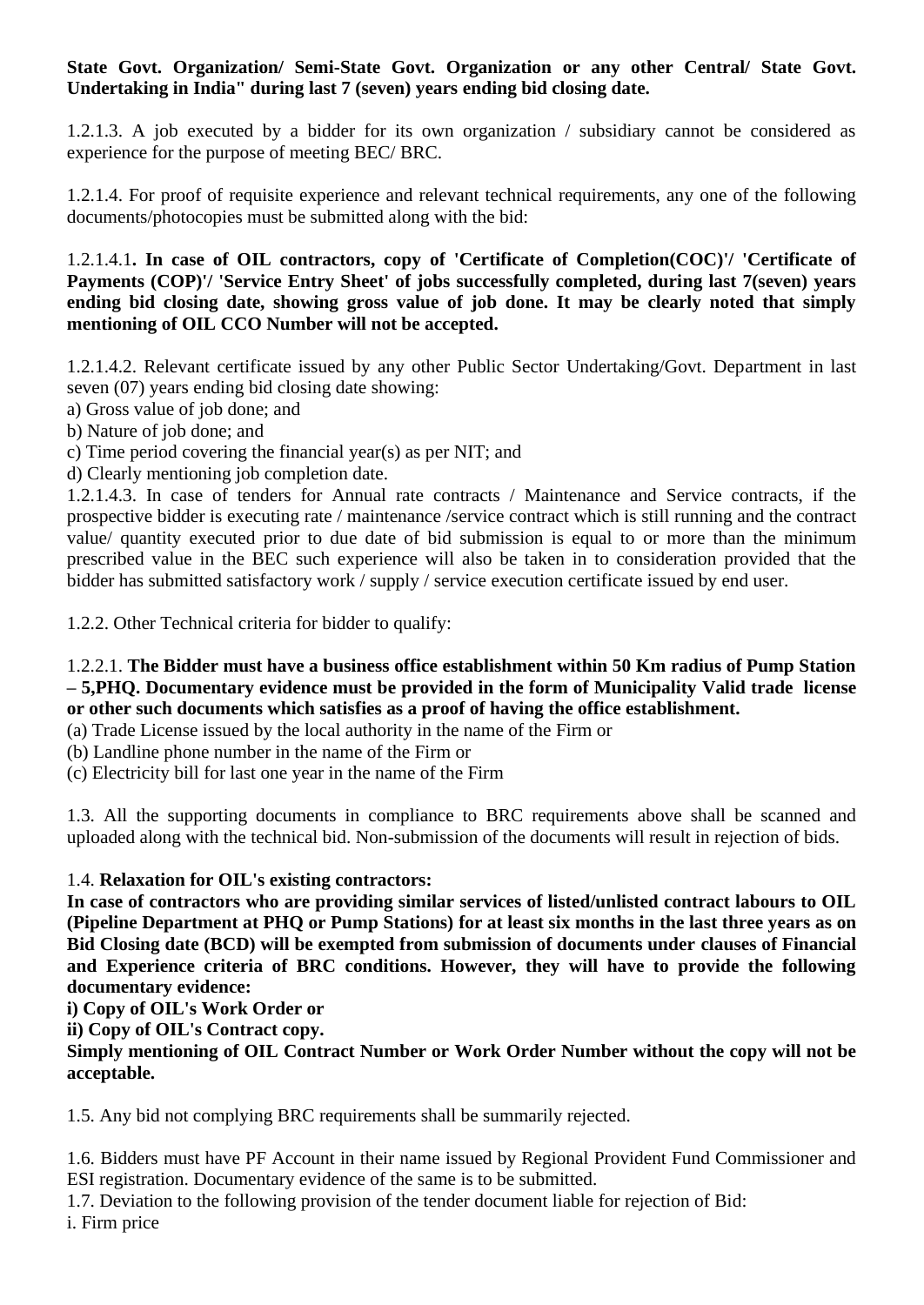ii. EMD / Bid Bond iii. Scope of work iv. Specifications v. Price Schedule vi. Delivery / Completion Schedule vii. Period of Validity of Bid viii. Liquidated Damages ix. Performance Bank Guarantee / Security deposit x. Guarantee of material / work xi. Arbitration / Resolution of Dispute xii. Force Majeure xiii. Applicable Laws xiv. Integrity Pact, if applicable

xv. Any other condition specifically mentioned in the tender documents elsewhere that non-compliance of the clause lead to rejection of the bid.

1.8. The bidder must furnish the following:

- 1. Tax Exemption Certificate, if any, if applicable
- 2. Sales Tax registration No., if applicable
- 3. PAN no. (Photocopy of the PAN card required)
- 4. Service Tax/ GST registration No., if applicable:
- 5. VAT registration no., if applicable
- 6. Bank account no. with name of bank, type of account, Bank address & IFSC code.

7. P.F. Code, if applicable

#### 1.9. COMMERCIAL:

1.9.1. Bidder shall submit the offer under "**Single Stage Two Bid System".**

1.9.2. Bidder shall furnish Bid Security along with Bid. Any bid not accompanied by a proper bid security will be rejected. Bidder shall submit original document to the address as specified with BCD before Bid opening date and time, otherwise Bid will be rejected. A scanned copy of this document should also be uploaded along with the bid.

1.9.3. Omitted.

1.9.4. Bidder shall furnish Bid Security as referred in Relevant Section of the Bid document so as to reach the Company (i.e. OIL) before due date of closing. Any bid for which bid security is not received before due Date of Bid Closing will be rejected.

1.9.5. Validity of the bid shall be minimum 90 days. Bids with lesser validity will be rejected.

1.9.6. Any bid received in the form of Telex/Cable/Fax/E-mail/ Telephone call will not be accepted.

1.9.7. Bidders must quote clearly and strictly in accordance with the price schedule outlined in relevant section of Bidding Documents; otherwise the bid will be rejected.

1.9.8. Any bid containing false statement will be rejected.

1.9.9. The Bid Documents are not transferable. Bids made by parties who have not purchased the Bid Documents from the Company will be rejected.

1.9.10. Any Bid received by the Company after the deadline for submission of bids prescribed by the Company will be rejected.